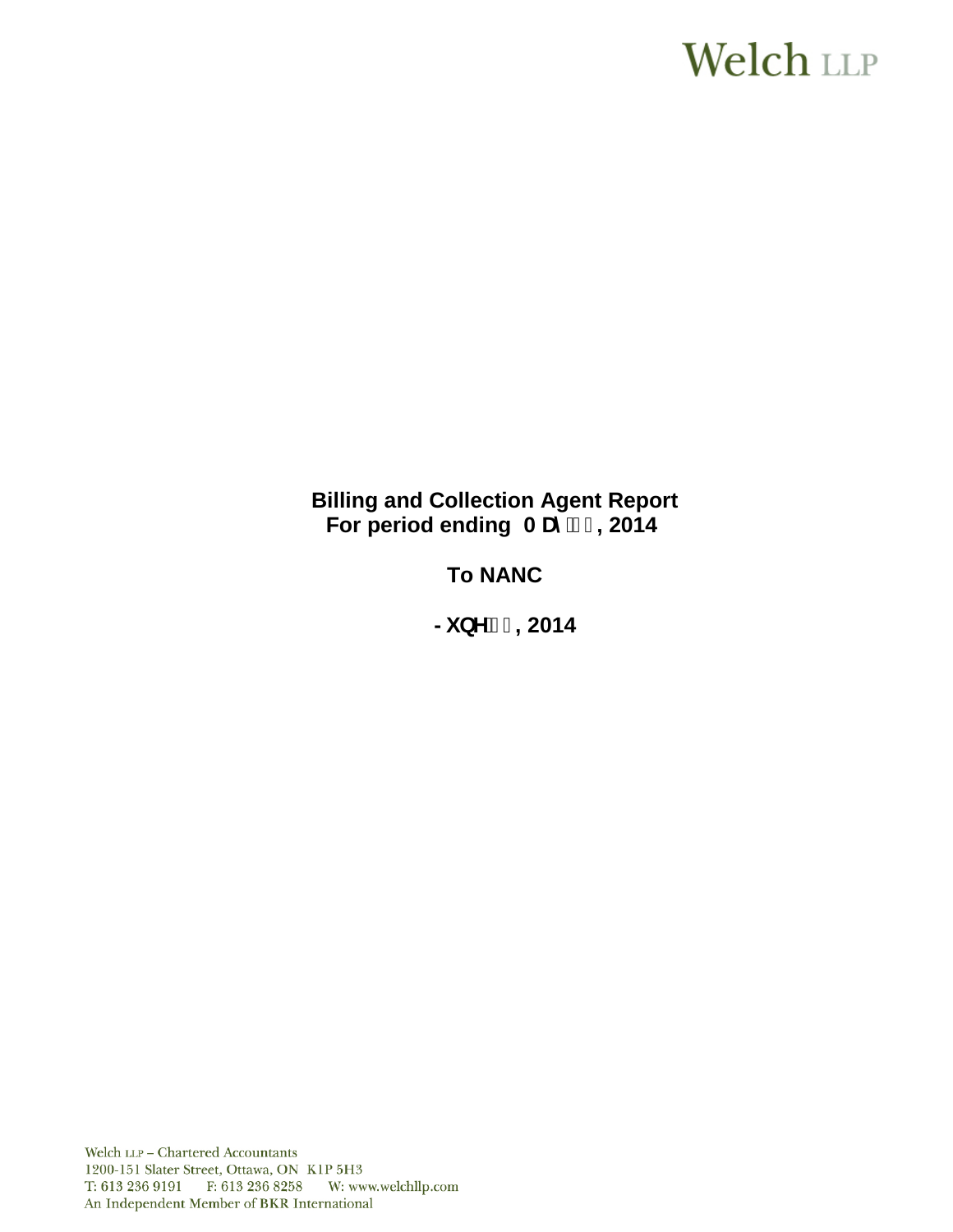## **NANPA FUND STATEMENT OF FINANCIAL POSITION MAY 31, 2014**

| <b>Assets</b>                                    |            |           |
|--------------------------------------------------|------------|-----------|
| Cash Balance in bank account                     | \$         | 1,030,099 |
| Receivable from US Carriers                      | 264,185    |           |
| Receivable from Canada                           | 8.873      |           |
| Receivable from Caribbean countries              | 1.372      |           |
| Receivables forwarded to Treasury for collection | 186,761    |           |
| Allowance for uncollectible accounts             | (220, 500) | 240,691   |
| <b>Total assets</b>                              |            | 1,270,790 |
| Less: Accrued liabilities (see below for makeup) |            | (494,421) |
| <b>Fund balance</b>                              | \$         | 776,369   |

#### **Makeup of Accrued Liabilities** (see following page for additional details)

| Welch LLP                    | 28.336        |
|------------------------------|---------------|
| NEUSTAR Pooling 1K Block     | 285.396       |
| NEUSTAR NANP Administration  | 175.939       |
| Data Collection Agent - USAC | 4.750         |
|                              | \$<br>494.421 |

**\*\*\*\*\*\*\*\*\*\*\*\*\*\*\*\*\*\*\*\*\*\*\*\*\*\*\*\*\*\*\*\*\*\*\*\*\*\*\*\*\*\*\*\*\*\*\*\*\*\*\*\*\*\*\*\*\*\*\*\*\*\*\*\*\*\*\*\*\*\*\*\*\*\*\*\*\***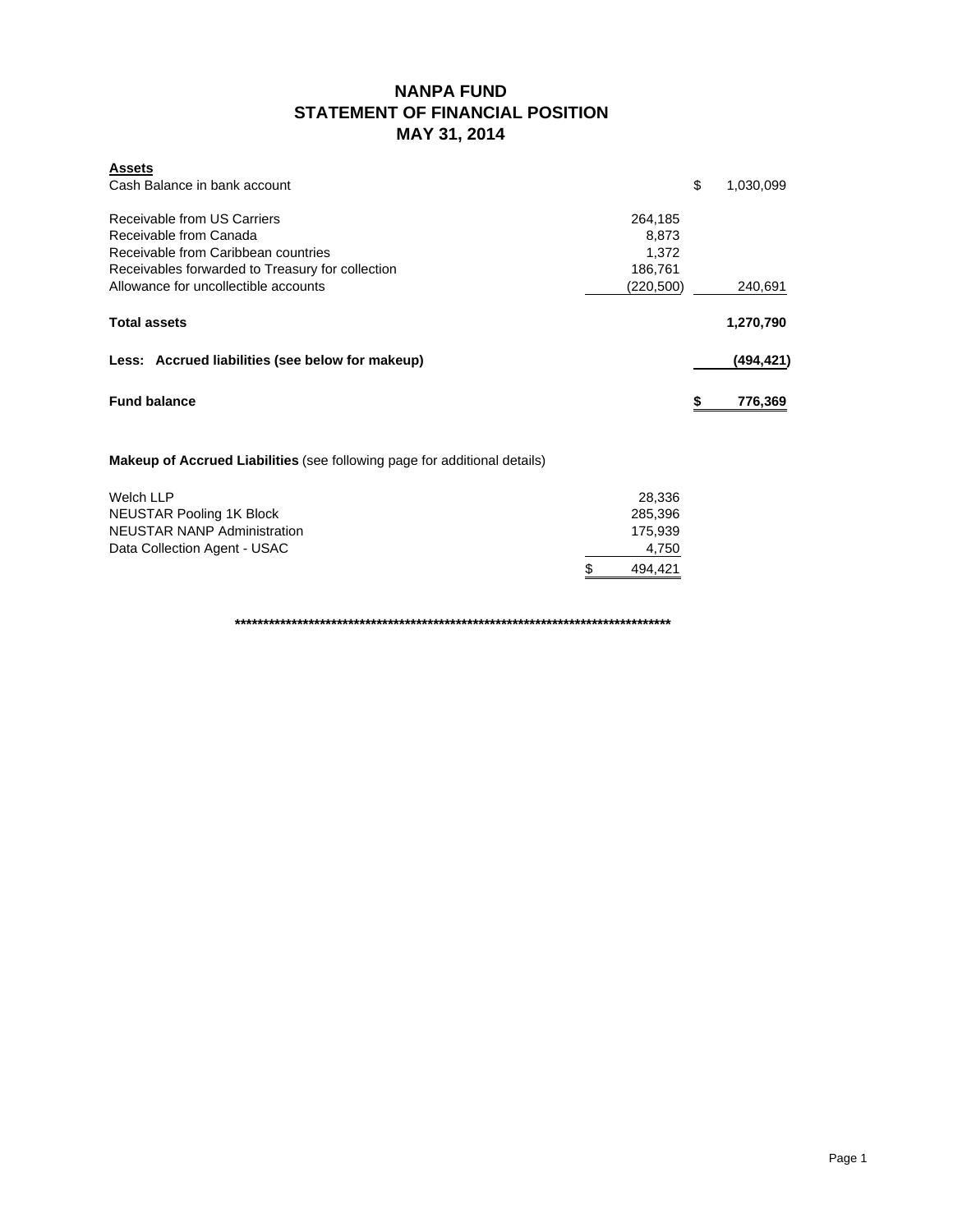#### **NANPA FUND FORECASTED STATEMENT OF CHANGES IN FUND BALANCE JULY 2013 TO JUNE 2014**

|                                                                     |            | Actual                 |                        |                        |                        |                        |                      |                      |                      | <b>Budgeted</b>     |                       |                     | Variance between    |                     |                   |                                                |
|---------------------------------------------------------------------|------------|------------------------|------------------------|------------------------|------------------------|------------------------|----------------------|----------------------|----------------------|---------------------|-----------------------|---------------------|---------------------|---------------------|-------------------|------------------------------------------------|
|                                                                     |            | <b>Jul-13</b>          | Aug-13                 | Sep-13                 | Oct-13                 | <b>Nov-13</b>          | Dec-13               | $Jan-14$             | Feb-14               | Mar-14              | Apr-14                | May-14              | <b>Jun-14</b>       | <b>Total</b>        | <b>Budget</b>     | forecasted results and<br>budget at June 30/13 |
| Revenue                                                             |            |                        |                        |                        |                        |                        |                      |                      |                      |                     |                       |                     |                     |                     |                   |                                                |
| <b>International Contributions</b><br>Canada<br>Caribbean countries | (1)<br>(1) | 17,748<br>22,112       | 8,874<br>$\sim$        | 8,874<br>$\sim$        | 8,873<br>$\sim$        | 8,873<br>$\sim$        | 8,873<br>$\sim$      | 8,873<br>$\sim$      | 8,873                | 8,873<br>$\sim$     | 8,873<br>$\sim$       | 8,873<br>$\sim$     |                     | 106,480<br>22,112   | 106,480<br>22,112 |                                                |
| <b>Total International Contributions</b>                            |            | 39.860                 | 8,874                  | 8.874                  | 8.873                  | 8.873                  | 8,873                | 8,873                | 8,873                | 8.873               | 8.873                 | 8,873               | $\sim$              | 128,592             | 128,592           |                                                |
| Domestic Contributions - US carriers                                | (1)        | 3,398,305              | 256,552                | 459,330                | 230,562                | 227,320                | 227,338              | 230,278              | 232,422              | 231,264             | 223,522               | 232,010             |                     | 5,948,903           | 5,860,288         | 88,615                                         |
| Late filing fees for Form 499A                                      | (2)        | 3,100                  | 3,000                  | 2,400)                 | $1,200$ )              | 4,800                  | 1,000                | 1,100                | 300                  | 100                 | 800)                  | 10,300              | 95.100              | 73,800              | 85,000 (          | 11,200                                         |
| Interest income                                                     | (3)        | 877                    | 868                    | 610                    | 290                    | 284                    | 430                  | 228                  | 352                  | 882                 | 137                   | 126                 | 667                 | 5,751               | 8.000             | 2,249                                          |
| <b>Total revenue</b>                                                |            | 3,435,942              | 269,294                | 466,414                | 238,525                | 231,677                | 235,641              | 238,279              | 241,947              | 241,119             | 231,732               | 230,709             | 95,767              | 6,157,046           | 6,081,880         | 75,166                                         |
| <b>Expenses</b>                                                     |            |                        |                        |                        |                        |                        |                      |                      |                      |                     |                       |                     |                     |                     |                   |                                                |
| <b>NANPA Administration</b>                                         | (4)        | 172,232                | 172,232                | 173,465                | 173,256                | 174,797                | 288,310              | 172,232              | 173,084              | 172,232             | 176,961               | 175,939             | 174,549             | 2,199,289           | 2,210,010 (       | 10,721)                                        |
| 1K Block Pooling                                                    | (4)        | 202,036                | 212,781                | 219,005                | 211,941                | 210,350                | 210,618              | 212,332              | 211,630              | 208,980             | 224,156               | 210,396             | 214,091             | 2,548,316           | 2,260,620         | 287,696                                        |
| Automated systems development (CLIN1)                               | (7)        | 75,000                 | 75,000                 | 75,000                 | 75,000                 | 75,000                 | 75,000               | 75,000               | 75,000               | 75,000              | 75,000                | 75,000              | 75,000              | 900,000             |                   | 900,000                                        |
| <b>Billing and Collection</b><br>Welch LLP                          | (4)        | 28,336                 | 28,336                 | 28,336                 | 28,336                 | 28,336                 | 28,336               | 28,336               | 28,336               | 28,336              | 28,336                | 28,336              | 28,336              | 340,032             | 340,032           |                                                |
| Data Collection Agent                                               | (5)        | 4,568                  | 4,752                  | 4,976                  | 4,851                  | 4,898                  | 4,828                | 4,808                | 4,432                | 4,238               | 4,745                 | 5,101               | 4,750               | 56,947              | 57,000            | 53)                                            |
| <b>Annual Operations Audit</b>                                      | (6)        | ٠                      | $\sim$                 | 43,000                 | $\sim$                 | $\sim$                 | ۰.                   | $\sim$               |                      | $\sim$              |                       |                     | $\sim$              | 43,000              | 42,000            | 1,000                                          |
| <b>Bank Charges</b>                                                 | (8)        | 2,836                  | 7,624                  | 3,678                  | 3,023                  | 4.245                  | 3,339                | 2,320                | 3,650                | 1,567               | 2,163                 | 1,831               | 3,000               | 39,276              | 36,000            | 3,276                                          |
| Carrier Audits                                                      | (9)        |                        | $\sim$                 | $\sim$                 |                        | $\sim$                 | ۰.                   |                      |                      | $\sim$              | $\sim$                |                     |                     |                     | 300,000           | 300,000)                                       |
| Bad debt expense                                                    | (10)       | 29,146                 | 9,000                  | 31,183                 | 12,400                 | 7,905)                 | 5,360)               | 1,517                | 6,549                | 2,000               | 12,390)               | 12,745              | 3,333               | 40,596              | 40,000            | 596                                            |
| <b>Total expenses</b>                                               |            | 514,154                | 509,725                | 578,643                | 508,807                | 489,721                | 605,071              | 493,511              | 489,583              | 492,353             | 498,971               | 483,858             | 503,059             | 6,167,456           | 5,285,662         | 881,794                                        |
| Net revenue (expenses)                                              |            | 2,921,788              | 240,431)               | 112,229)               | 270,282) (             | 258,044)               | 369,430)             | 255,232)             | 247,636)             | 251,234) (          | 267,239)              | 253,149) (          | 407,292) (          | 10,410              | 796,218 (         | 806,628)                                       |
| <b>Opening fund balance</b>                                         |            | 379,487                | 3,301,275              | 3.060.844              | 2,948,615              | 2,678,333              | 2,420,289            | 2,050,859            | 1,795,627            | 1,547,991           | 1,296,757             | 1,029,518           | 776.369             | 379,487             | 453,782           | 74,295)                                        |
| <b>Closing fund balance</b>                                         |            | 3,301,275              | 3,060,844              | 2,948,615              | 2,678,333              | 2,420,289              | 2,050,859            | 1,795,627            | 1,547,991            | 1,296,757           | 1,029,518             | 776,369             | 369,077             | 369,077             | 1,250,000         | 880,923                                        |
| Fund balance makeup:                                                |            |                        |                        |                        |                        |                        |                      |                      |                      |                     |                       |                     |                     |                     |                   |                                                |
| Contingency                                                         |            | 1.250.000              | 1,250,000              | 1.250.000              | 1.250.000              | 1.250.000              | 1.250.000            | 1.250.000            | 1,250,000            | 1,250,000           | 1.250.000             | 1,250,000           | 1,250,000           | 1,250,000           | 1,250,000         |                                                |
| Surplus                                                             |            | 2,051,275<br>3,301,275 | 1,810,844<br>3,060,844 | 1,698,615<br>2,948,615 | 1,428,333<br>2,678,333 | 1,170,289<br>2,420,289 | 800,859<br>2,050,859 | 545,627<br>1,795,627 | 297,991<br>1,547,991 | 46,757<br>1,296,757 | 220,482)<br>1,029,518 | 473,631)<br>776,369 | 880,923)<br>369.077 | 880,923)<br>369,077 | 1,250,000         |                                                |
|                                                                     |            |                        |                        |                        |                        |                        |                      |                      |                      |                     |                       |                     |                     |                     |                   |                                                |

**(1)** The US carrier contributions for the period from July 2013 to June 2014 and the International contributions are based upon actual billings.

(2) These fees represent the \$100 late filing fee charged to those companies that do not file the Form 499A by the due date.

**(3)** Interest income projections are estimates

**(4)** The cost for 1K Block Pooling is based on the contract awarded July 12, 2013

The cost of NANPA Administration is based on the contract. The cost of B&C Agent is based on the interim contract with Welch LLP in force until December 31, 2014

**(5)** The expense for the Data Collection Agent is based on estimate of costs by USAC for the 2013 calendar year.

**(6)** The cost for the annual operations audit performed by Ernst & Young LLP is \$43,000.

**(7)** The cost of the Automated systems development (CLIN1) will be paid out over 18 months as per the modification to the 1K Pooling contract.

**(8)** Bank fees are an expense to the Fund.

(9) The budget allowed \$300,000 for carrier audits. The FCC has indicated that it will likely not be performing any audits prior to June 30, 2014. If any audits are performed the funds to do so will come from this line ite

**(10)** The allowance covers all accounts considered potentially uncollectible at May 31, 2014.

#### **Assumptions: Reconciliation of forecast at June 30, 2014 to budget**

| Budgeted fund balance at June 30/14 - contingency                                                  | 1,250,000     |
|----------------------------------------------------------------------------------------------------|---------------|
| Decrease in fund balance between budget period (February 2012) and June 2012                       | (74, 295)     |
| Additional billings over estimate from budget                                                      | 88,615        |
| Late filing fees (reversal) for Form 499A                                                          | (11, 200)     |
| Underestimate of interest earned to date compared to budget                                        | (2, 249)      |
| NANP Admin - difference between budget and actual contract awarded due to variable travel<br>costs | 10,721        |
| NANP Admin - change orders issued                                                                  |               |
| Additional billings from B & C Agent due to renewal of contract                                    |               |
| Data Collection fees - Adjustment to actual from budget                                            | 53            |
| Bad debts - Adjustment to actual from budget                                                       | (596)         |
| Pooling and p-ANI - adjustment to actual from budget                                               | (1, 187, 696) |
| Pooling change orders                                                                              |               |
| Carrier audits that will not be performed                                                          | 300,000       |
| Operations Audit - Adjustment to actual from budget                                                | (1,000)       |
| Bank fees - Adjustment to actual from budget                                                       | (3,276)       |
| Forecasted fund balance at June 30/14                                                              | 369.077       |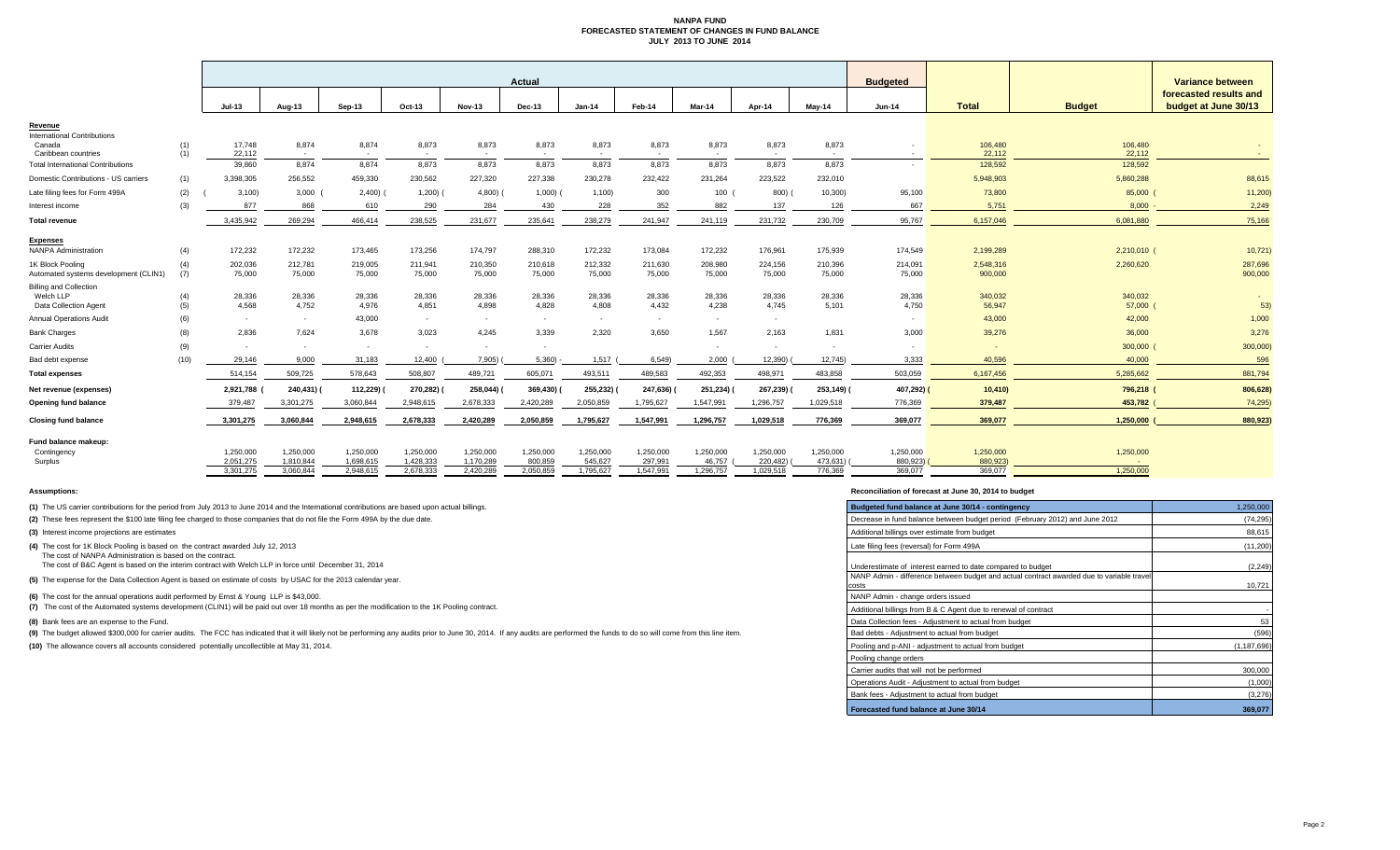#### **NANPA FUND FORECASTED STATEMENT OF CHANGES IN FUND BALANCEJULY 2014 TO JUNE 2015**

|                                                                                   |            | <b>Projection</b>                   |                                     |                                     |                                     |                                     |                                     |                                     |                                        |                                   |                                   |                                   |                                   |
|-----------------------------------------------------------------------------------|------------|-------------------------------------|-------------------------------------|-------------------------------------|-------------------------------------|-------------------------------------|-------------------------------------|-------------------------------------|----------------------------------------|-----------------------------------|-----------------------------------|-----------------------------------|-----------------------------------|
|                                                                                   |            | <b>Jul-14</b>                       | Aug-14                              | Sep-14                              | Oct-14                              | <b>Nov-14</b>                       | Dec-14                              | Jan-15                              | Feb-15                                 | <b>Mar-15</b>                     | Apr-15                            | $May-15$                          | Jun-15                            |
| <b>Projected Revenue</b>                                                          |            |                                     |                                     |                                     |                                     |                                     |                                     |                                     |                                        |                                   |                                   |                                   |                                   |
| <b>International Contributions</b><br>Canada<br>Caribbean countries               | (1)<br>(1) | 17.162<br>21,432                    | 8,581<br>$\sim$                     | 8,581<br>$\sim$                     | 8,581                               | 8,581                               | 8,580                               | 8,580                               | 8,580<br>$\sim$                        | 8,580                             | 8,580                             | 8,580                             | $\sim$                            |
| <b>Total International Contributions</b>                                          |            | 38,594                              | 8,581                               | 8,581                               | 8,581                               | 8,581                               | 8,580                               | 8,580                               | 8,580                                  | 8,580                             | 8,580                             | 8,580                             | ÷.                                |
| Domestic Contributions - US carriers                                              | (1)        | 4,152,208                           | 263,895                             | 263,895                             | 263,895                             | 263,895                             | 263,895                             | 263,895                             | 263,895                                | 263,895                           | 263,895                           | 263,895                           |                                   |
| Late filing fees for Form 499A                                                    | (2)        |                                     |                                     |                                     |                                     | $\overline{\phantom{a}}$            |                                     | $\overline{\phantom{a}}$            |                                        |                                   |                                   |                                   | 90,000                            |
| Interest income                                                                   | (3)        | 584                                 | 584                                 | 584                                 | 584                                 | 583                                 | 583                                 | 583                                 | 583                                    | 583                               | 583                               | 583                               | 583                               |
| Total projected revenue                                                           |            | 4,191,386                           | 273,060                             | 273,060                             | 273,060                             | 273,059                             | 273,058                             | 273,058                             | 273,058                                | 273,058                           | 273,058                           | 273,058                           | 90,583                            |
| <b>Projected Expenses</b><br><b>NANPA Administration</b>                          | (4)        | 177,879                             | 177,879                             | 177,879                             | 177,879                             | 177,879                             | 177,879                             | 177,879                             | 177,879                                | 177,879                           | 177,879                           | 177,879                           | 177,879                           |
| 1K Block Pooling and pANI Administration<br>Automated Systems Development (CLIN1) | (5)<br>(6) | 238,505<br>75,000                   | 238,505<br>75,000                   | 238.505<br>75,000                   | 238,505<br>75,000                   | 238,505<br>75,000                   | 238.505<br>62,281                   | 238,505                             | 238,506<br>$\sim$                      | 238,506                           | 238,506                           | 238,506                           | 238,506                           |
| <b>Billing and Collection</b><br>Welch LLP<br><b>Data Collection Agent</b>        | (7)<br>(8) | 28,336<br>4,833                     | 28,336<br>4,833                     | 28,336<br>4,833                     | 28,336<br>4,833                     | 28,336<br>4,833                     | 28,336<br>4,833                     | 28,336<br>4,833                     | 28,336<br>4,833                        | 28,336<br>4,834                   | 28,336<br>4,834                   | 28,336<br>4,834                   | 28,336<br>4,834                   |
| <b>Annual Operations Audit</b>                                                    | (9)        | $\sim$                              | $\sim$                              | 44,000                              |                                     | $\overline{\phantom{a}}$            | $\overline{\phantom{a}}$            | $\overline{\phantom{a}}$            | $\overline{\phantom{a}}$               | $\overline{\phantom{a}}$          | $\sim$                            | $\sim$                            |                                   |
| <b>Bank Charges</b>                                                               | (10)       | 3,917                               | 3,917                               | 3,917                               | 3,917                               | 3,917                               | 3,917                               | 3,917                               | 3,917                                  | 3,916                             | 3,916                             | 3,916                             | 3,916                             |
| <b>Carrier Audits</b>                                                             | (11)       |                                     |                                     |                                     |                                     | $\blacksquare$                      | $\blacksquare$                      | ÷,                                  | 300,000                                |                                   |                                   | $\overline{\phantom{a}}$          |                                   |
| Bad debt expense (recovery)                                                       | (12)       | 3,334                               | 3,334                               | 3,334                               | 3,334                               | 3,333                               | 3,333                               | 3,333                               | 3,333                                  | 3,333                             | 3,333                             | 3,333                             | 3,333                             |
| <b>Total projected expenses</b>                                                   |            | 531,804                             | 531,804                             | 575,804                             | 531,804                             | 531,803                             | 519,084                             | 456,803                             | 756,804                                | 456,804                           | 456,804                           | 456,804                           | 456,804                           |
| Projected Net revenue (expenses)                                                  |            | 3,659,582                           | 258,744) (                          | 302,744)                            | 258,744) (                          | 258,744)                            | 246,026)                            | 183,745) (                          | 483,746) (                             | 183,746) (                        | 183,746) (                        | 183,746) (                        | 366,221)                          |
| <b>Projected Opening fund balance</b>                                             |            | 369,077                             | 4,028,659                           | 3,769,915                           | 3,467,171                           | 3,208,427                           | 2,949,683                           | 2,703,657                           | 2,519,912                              | 2,036,166                         | 1,852,420                         | 1,668,674                         | 1,484,928                         |
| <b>Projected Closing fund balance</b>                                             |            | 4,028,659                           | 3,769,915                           | 3,467,171                           | 3,208,427                           | 2,949,683                           | 2,703,657                           | 2,519,912                           | 2,036,166                              | 1,852,420                         | 1,668,674                         | 1,484,928                         | 1,118,707                         |
| Projected Fund balance makeup:<br>Contingency<br>Surplus                          |            | 1,000,000<br>3,028,659<br>4,028,659 | 1,000,000<br>2,769,915<br>3,769,915 | 1,000,000<br>2,467,171<br>3,467,171 | 1,000,000<br>2,208,427<br>3,208,427 | 1,000,000<br>1,949,683<br>2,949,683 | 1,000,000<br>1,703,657<br>2,703,657 | 1,000,000<br>1,519,912<br>2,519,912 | 1,000,000<br>1,036,166.00<br>2,036,166 | 1,000,000<br>852,420<br>1,852,420 | 1,000,000<br>668,674<br>1,668,674 | 1,000,000<br>484,928<br>1,484,928 | 1,000,000<br>118,707<br>1,118,707 |

#### **Assumptions:**

**(1)** The contribution for July 2014 - June 2015 is based on actual billings

**(2)** These estimated fees represent the \$100 late filing fee charged to those companies that do not file the Form 499A by the due date.

**(3)** Interest income projections are estimates

**(4)** The cost of NANP administration is based on the contract awarded in 2012. The contract expires in July 2017.

**(5)** The cost for 1K Block Pooling Administration is based on a four-year contract expiring July 14, 2017 with a six month transition period from July 15, 2017 to January 14, 2018.

**(6)** The cost for Pooling Administration Automated Systems Development is \$1,337,281. The cost was spread out over the period from July 2013 to December 2014.

**(7)** The cost of B&C Agent is based on the interim contract with Welch LLP in force until December 2014.

**(8)** The expense for the Data Collection Agent is based on estimate of costs by USAC.

**(9)** The cost of the annual operations audit is based on the cost of the prior year's history of billing from Ernst & Young LLP.

**(10)** Bank fees are an expense to the Fund and are estimated based on prior years' history.

**(11)** The budget allowed \$300,000 for carrier audits.

**(12)** The allowance covers all accounts considered potentially uncollectible.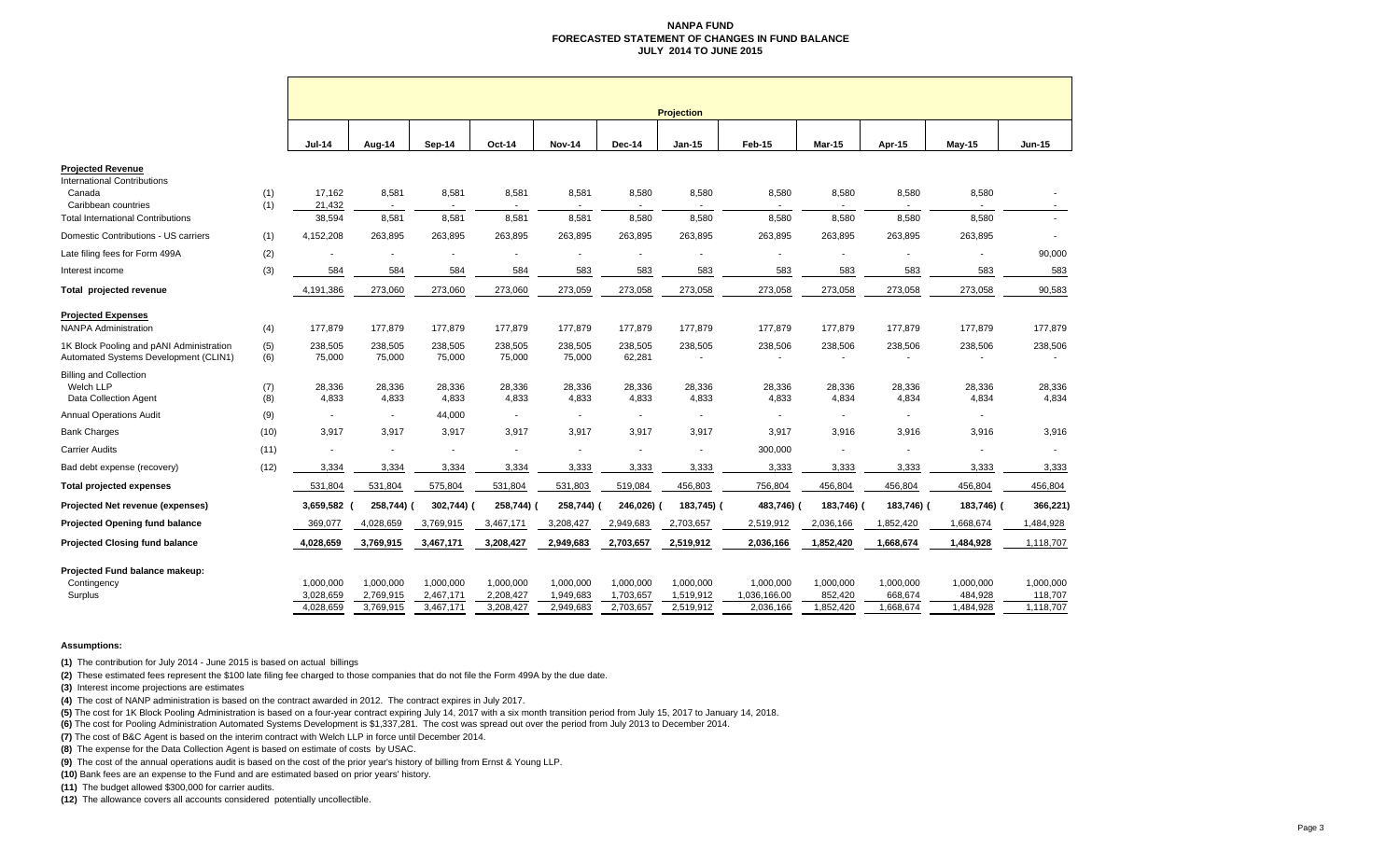#### **CURRENT AND FORECASTED LIABILITIES**

|                                                                                  |              |               | Current       |         |         |         |         |         |               |
|----------------------------------------------------------------------------------|--------------|---------------|---------------|---------|---------|---------|---------|---------|---------------|
|                                                                                  |              |               | <b>May-14</b> | Jun-14  | Jul-14  | Aug-14  | Sep-14  | Oct-14  | <b>Nov-14</b> |
| <b>NEUSTAR - NANPA Administration contract</b>                                   |              |               | 175,939       | 174,549 | 177,879 | 177,879 | 177,879 | 177,879 | 177,879       |
| - Payment authorized by the FCC in May<br>April 2014                             | 176,961      |               |               |         |         |         |         |         |               |
| - Authorization by the FCC has not been received for payment                     |              |               |               |         |         |         |         |         |               |
| May 2014                                                                         |              | \$<br>175,939 |               |         |         |         |         |         |               |
| <b>NEUSTAR - Block Pooling and CLIN</b>                                          |              |               | 285,396       | 289,091 | 313,505 | 313,505 | 313,505 | 313,505 | 313,505       |
| - Payment authorized by the FCC in May<br>April 2014                             | 299,156      |               |               |         |         |         |         |         |               |
| - Authorization by the FCC has not been received for payment<br>May 2014         |              | \$<br>285,396 |               |         |         |         |         |         |               |
| Welch LLP - Billing & Collection Agent<br>- Payment authorized by the FCC in May |              |               | 28,336        | 28,336  | 28,336  | 28,336  | 28,336  | 28,336  | 28,336        |
| April 2014                                                                       | \$<br>28,336 |               |               |         |         |         |         |         |               |
| - Authorization by the FCC has not been received for payment<br>May 2014         |              | 28,336<br>\$  |               |         |         |         |         |         |               |
| <b>USAC - Data Collection Agent</b><br>- Payment authorized by the FCC in May    |              |               | 4,750         | 4,750   | 4,833   | 4,833   | 4,833   | 4,833   | 4,833         |
| April 2014                                                                       | 5,101<br>\$  |               |               |         |         |         |         |         |               |
| - Authorization by the FCC has not been received for payment<br>May 2014         |              | \$<br>4,750   |               |         |         |         |         |         |               |
| <b>Carrier audits</b>                                                            |              |               |               |         |         |         |         |         |               |
| Ernst & Young LLP- Annual operations audit                                       |              |               |               |         |         |         | 44,000  |         |               |
| <b>Bank Fees</b>                                                                 |              |               |               | 3,000   | 3,917   | 3,917   | 3,917   | 3,917   | 3,917         |
| Total                                                                            |              |               | 494,421       | 499,726 | 528,470 | 528,470 | 572,470 | 528,470 | 528,470       |